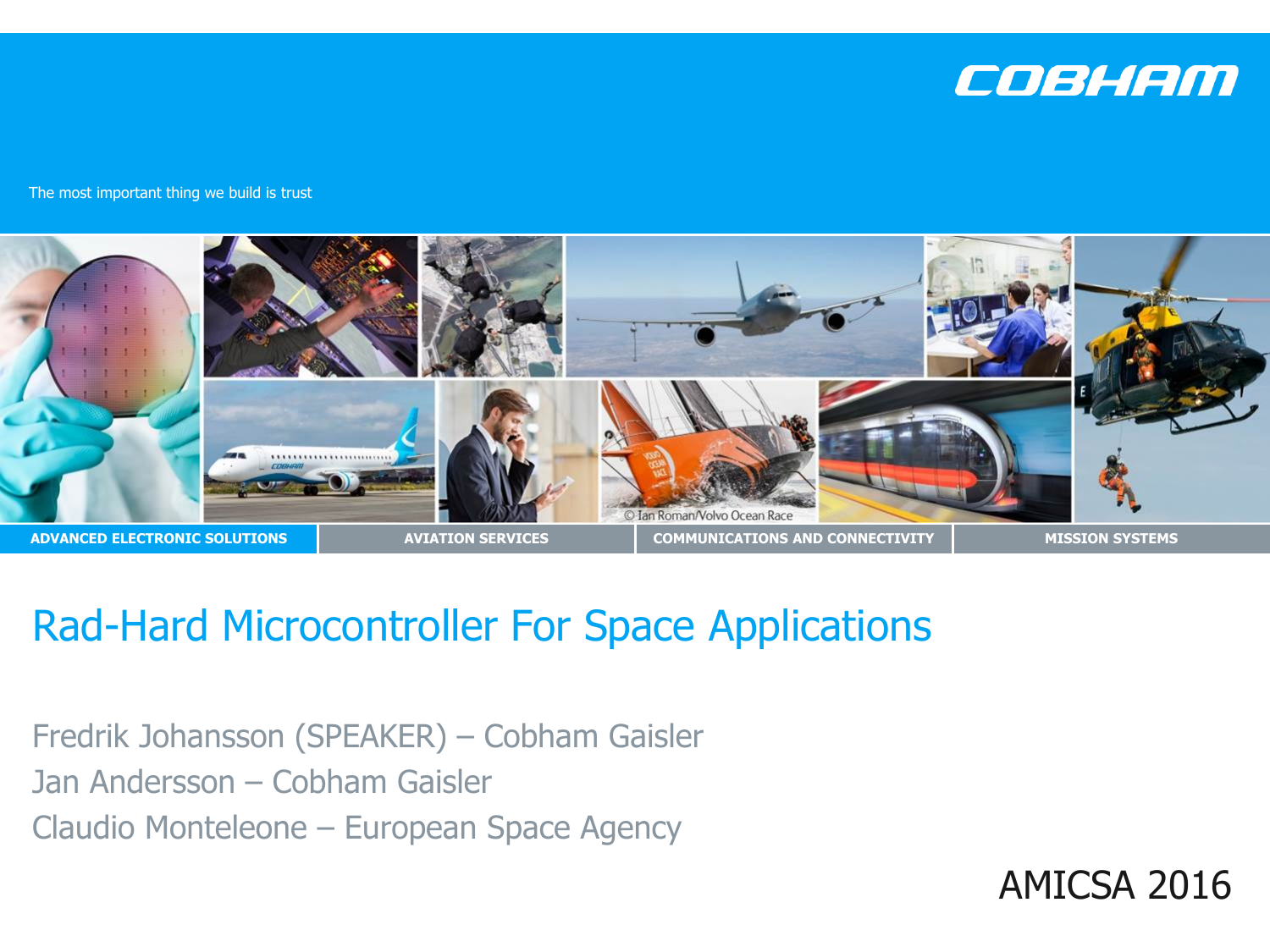#### **Introduction**



- Microcontroller for embedded space applications:
	- European Space Agency activity
	- Mixed Analog and Digital ASIC
	- Prototypes available Q2 2017
- Cobham Gaisler has developed digital HW/SW platform
- IMEC provides analog functionality
- GR716 LEON3FT Microcontroller



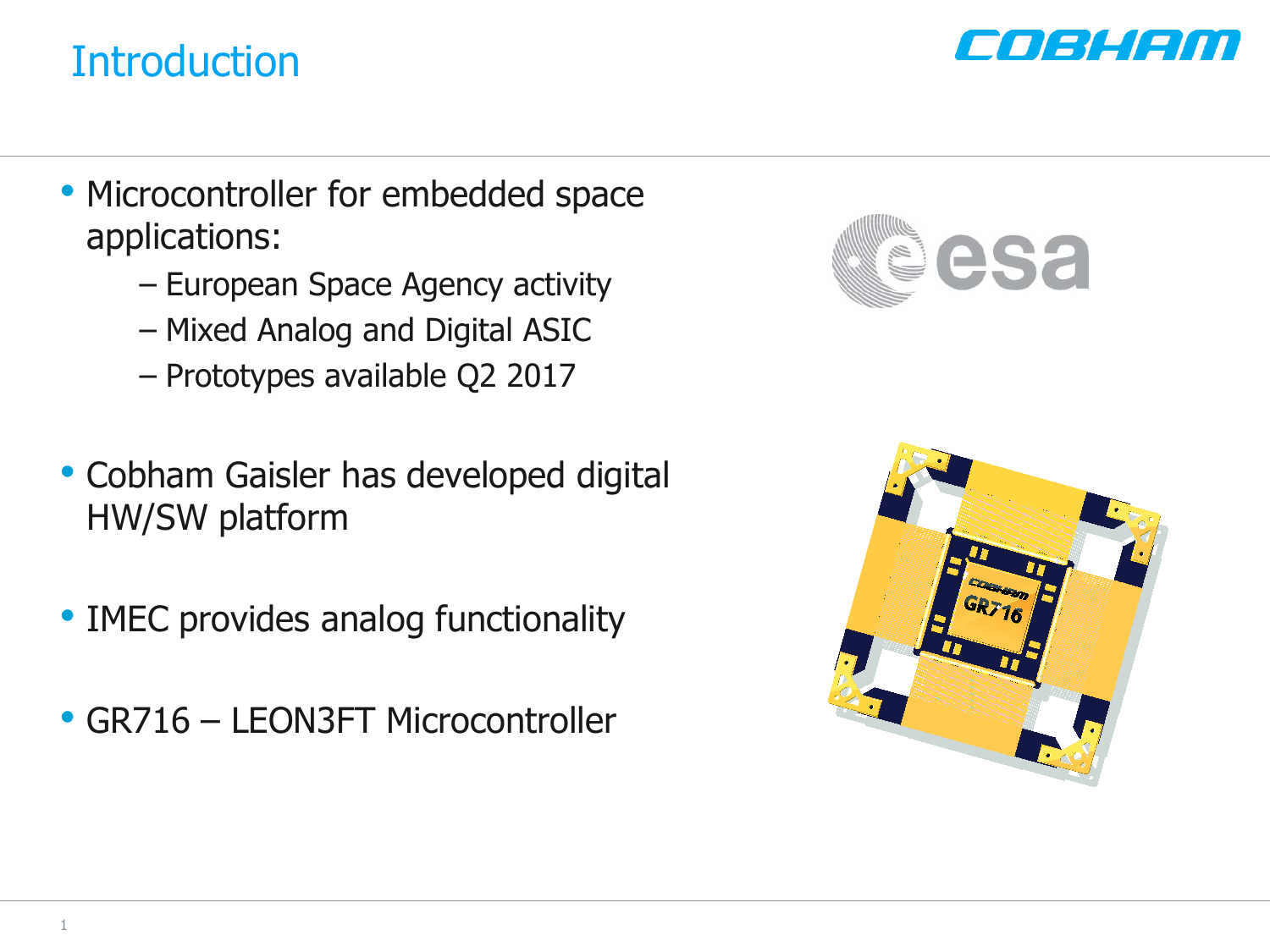#### Presentation agenda



#### • Contents

- Background
- Microcontroller features
	- Features Overview
	- Digital functions and interface
	- Analog functions and interface
- Special features
	- LEONREX
	- Interrupt improvements
	- DMA controllers
	- Configuration
- Applications
- Conclusions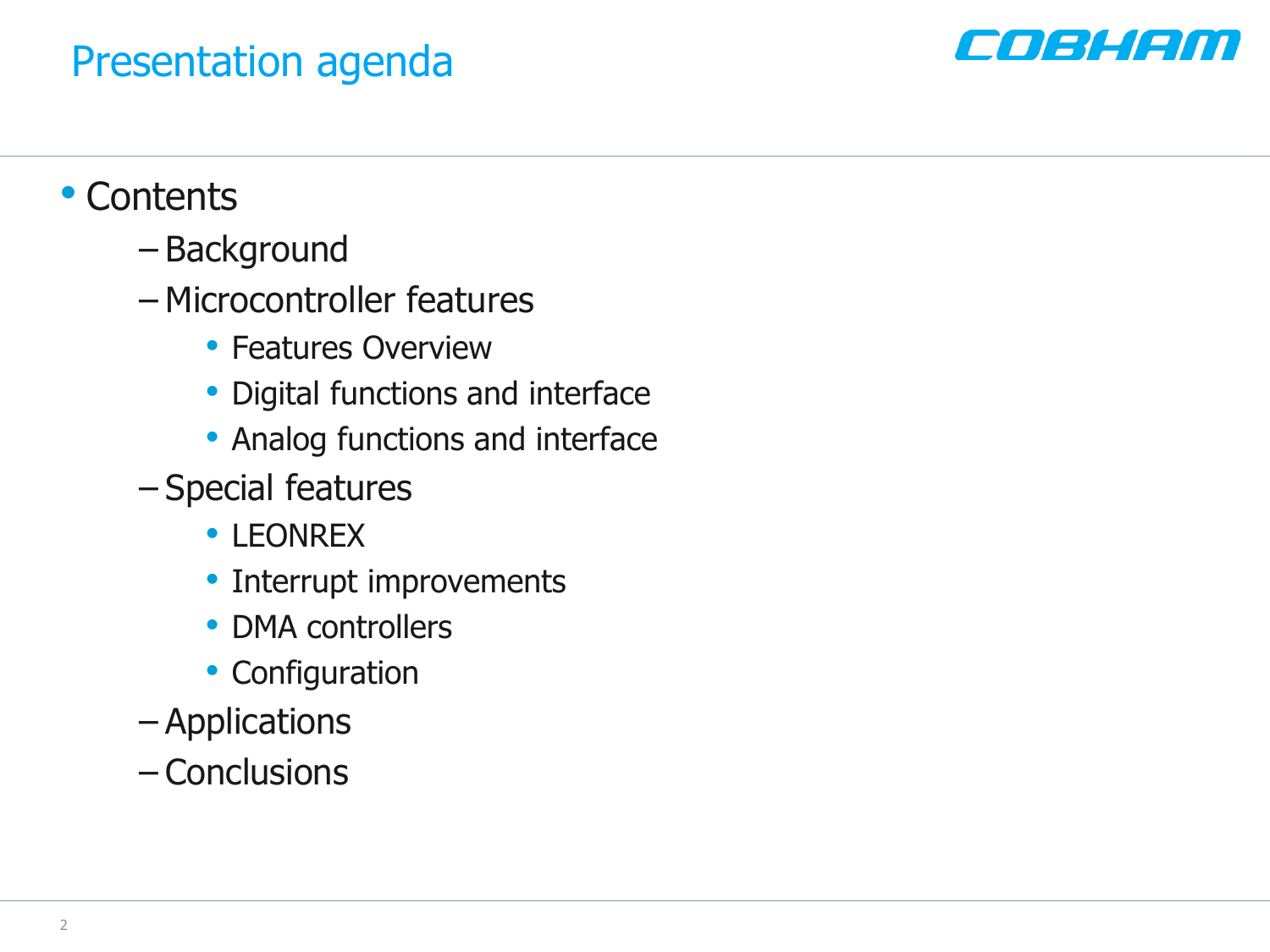#### **Background**

- ESA funded activity "Microcontroller for embedded space applications"
- The objective is to develop a standalone microcontroller suitable for sensor and control applications in space.
- The microcontroller should have good real-time performance and have system level functions to minimize the use of external components
- ESA compiled HW requirements
	- Functional
	- Performance
	- Quality



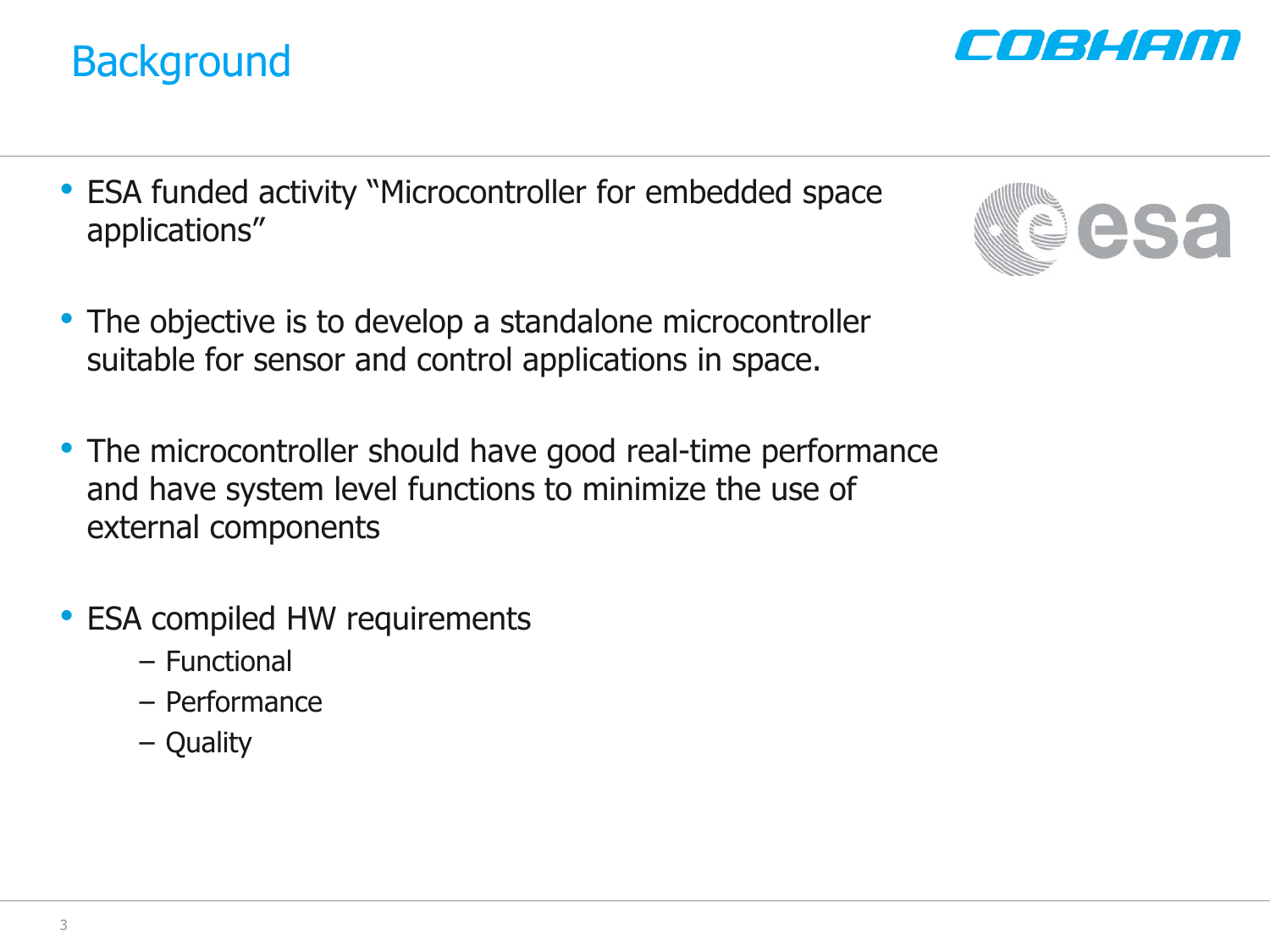

Feature overview

- Fault-tolerant LEON3 Processor, 32 register windows, 192 KiB EDAC protected tightly coupled memory and support for reduced instruction set
- System frequency up-to 50 MHz and SpaceWire frequency up-to 100Mhz
- 64 Mixed CMOS General purpose inputs and outputs
- Integrated LVDS for SpaceWire and "SPI for Space"
- On-chip ADC, Temperature Sensor, Brown-Out detection, DAC, Oscillator, PLL and support for single 3.3V supply
- Expected to withstand 300krad(Si) and is single event latch-up immune for linear energy transfer values above 118 MeVcm2/mg.
- Reduces mass, space, power and cost due to high level of integration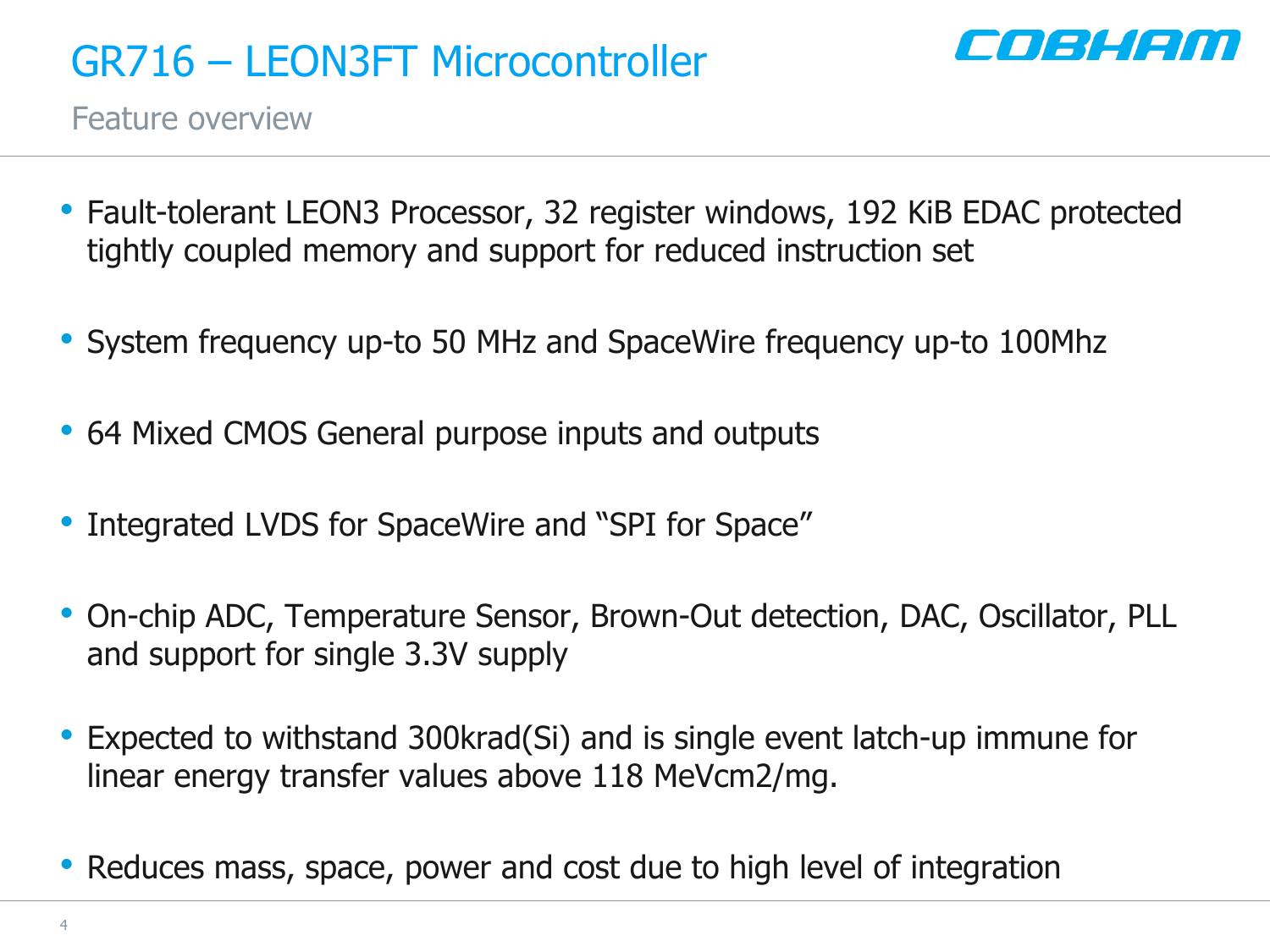#### a i sta i sti

# GR716 – LEON3FT Microcontroller

Digital Function Overview

- LEON3FT Fault-tolerant SPARC V8 processor
- Memory protection units
- Non-intrusive advanced on-chip debug support unit
- 8-bit external PROM/SRAM interface with EDAC BCH protection
- Boot from external SPI or I2C memory protected by EDAC and dual memory redundancy
- SpaceWire interface with time distribution support
- MIL-STD-1553B interface
- CAN 2.0B controller interface
- PacketWire with CRC acceleration support
- Programmable PWM interface
- UARTs, SPI, I2C, GPIO, Timers with Watchdog, Interrupt controller, Status registers, JTAG debug, etc.

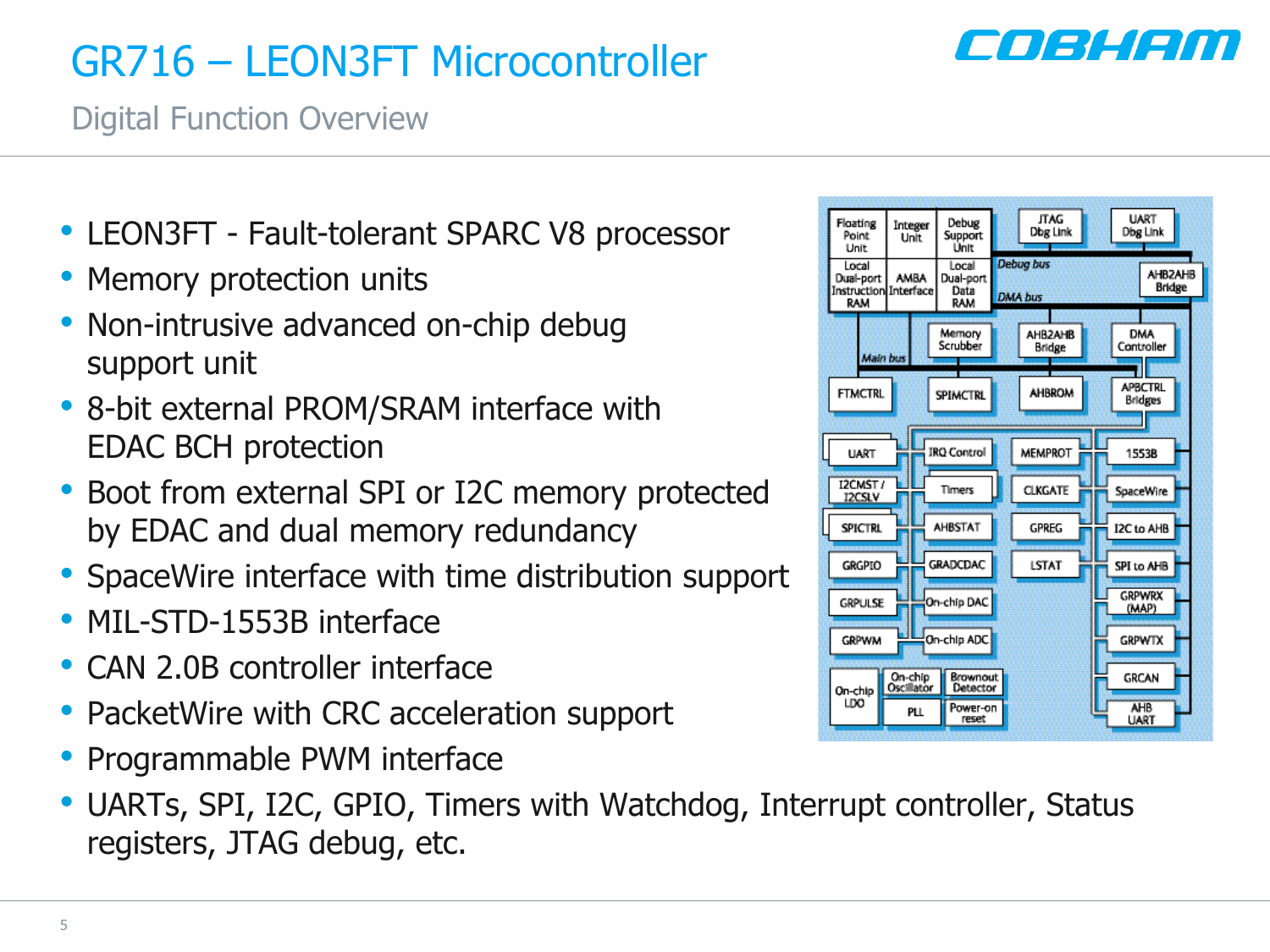

Analog Function Overview

- Mixed General purpose inputs and outputs
	- Programmable internal pullup/pulldown
- Power On Reset
- Brown Out Detection
	- Programmable level detection
- Analog to Digital Converter
	- 12bits @ 200Ksps, 4 channel differential or 8 channel single ended
	- Pre-amplifier (0dB, 6dB or 12dB)
	- Digital Oversampling support (4 bits)
- Digital to Analog converter
	- 12bits @ 3Msps
	- 4 channels
- On-chip regulator for 3.3V single supply
- LVDS Driver and Transmitter
- Integrated PLL
- Temperature sensor

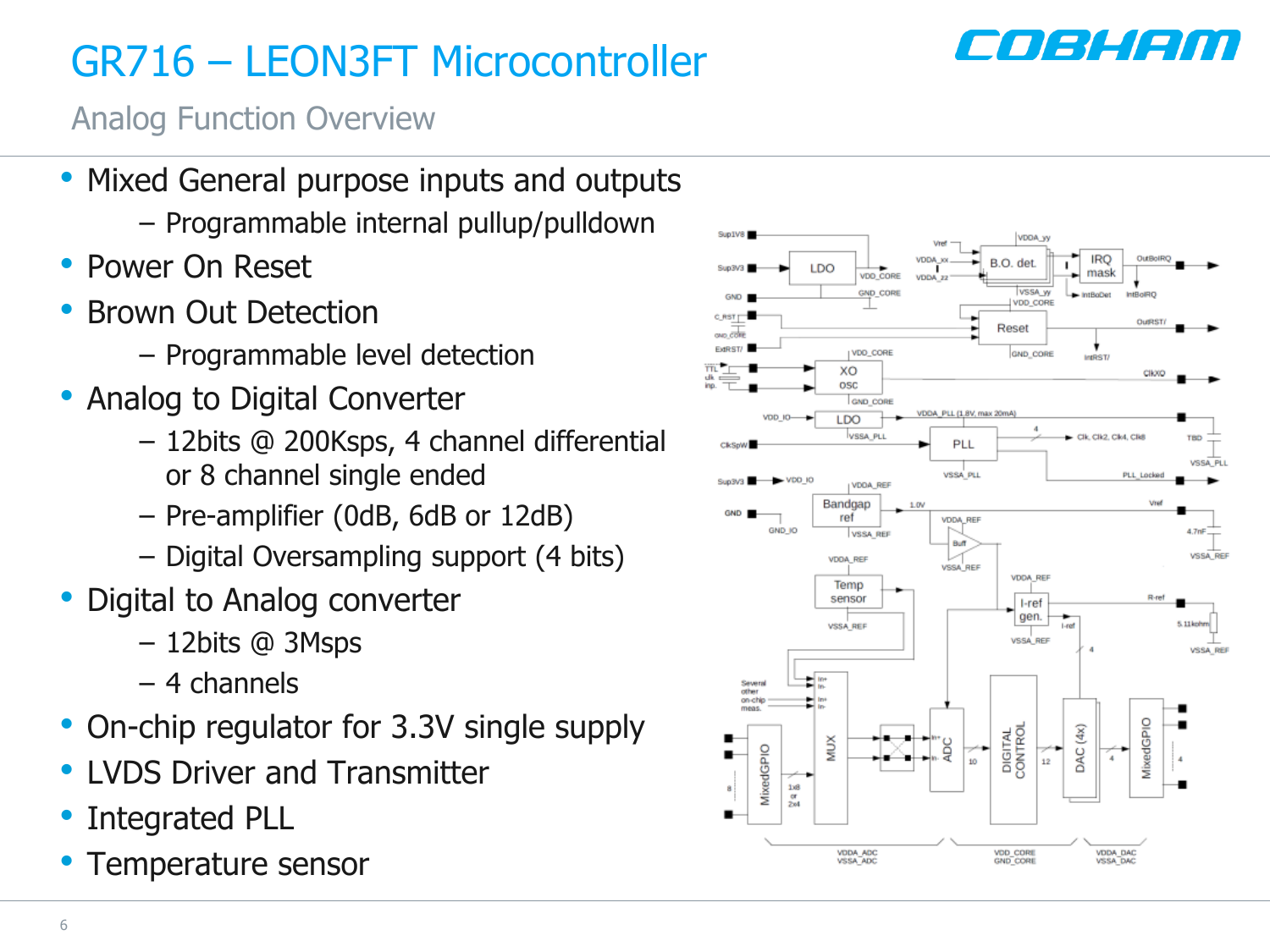

Special Function Overview

#### • LEONREX

- LEON-REX is an in-house development to extend the LEON processor with an reduced instruction set
- Purpose is to improve code density to allow fitting more instructions into local RAM
- Designed to allow "retro-fitting" into LEON3FT pipelines with only minor speed/area penalty
- Allows gradual transition where existing SW environment can be used to unmodified and converted piece by piece to use new instruction set.
- Assembler, compiler and debugger support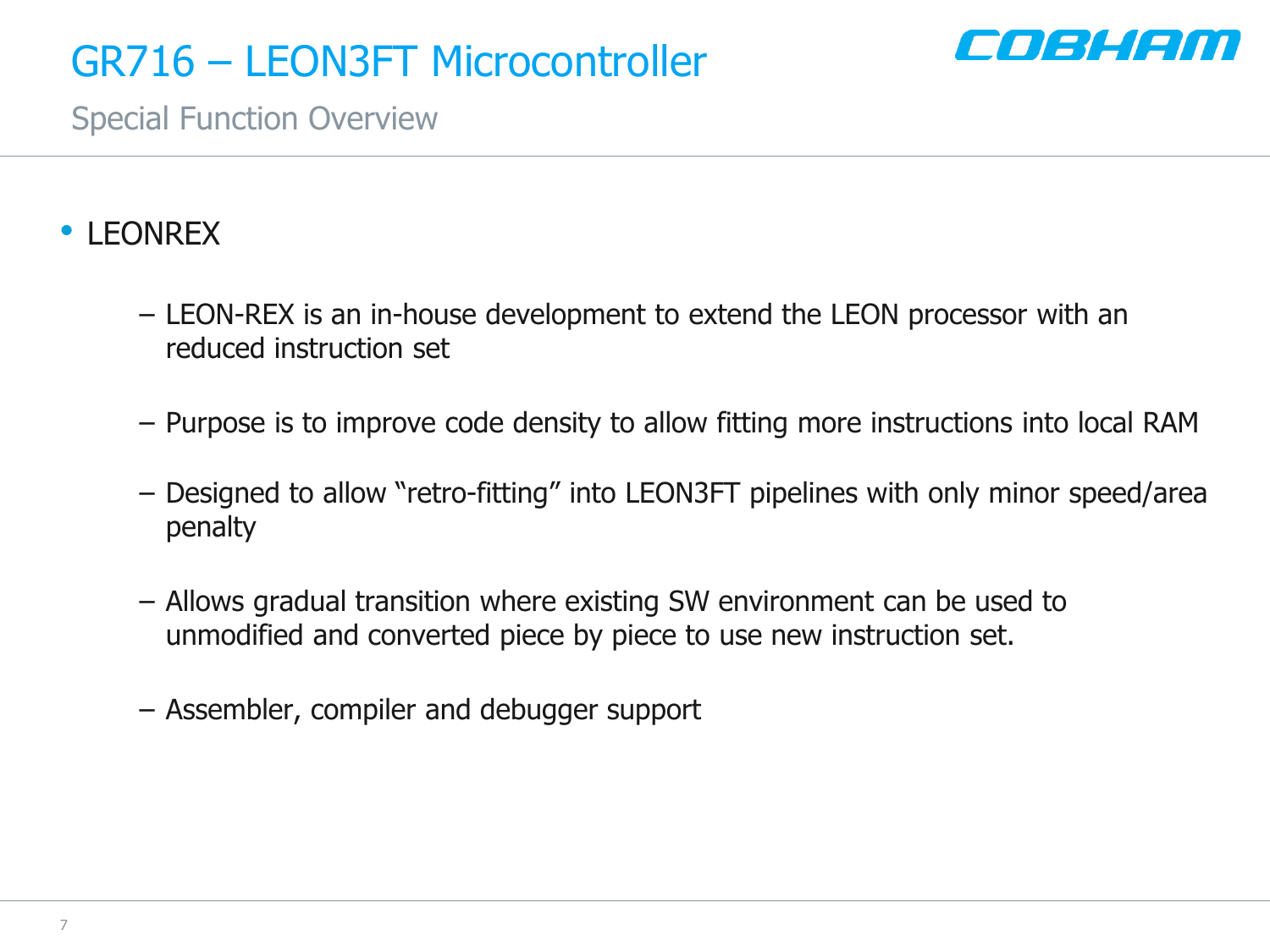

Special Function Overview

- Programmable DMA transfers through stand-alone DMA controller
	- Respond to interrupts
	- Polling register
	- Loop support
	- Respond to combination of interrupt and register polling
- Programmable DMA user scenarios
	- Offload processor
	- Autonomous transfers from/to ADC/DAC without CPU intervention
		- Low noise sampling
	- Autonomous transfers between:
		- UART to UART
		- SPI to SPI
		- I2C to I2C
		- Any interface to/from memory or vice versa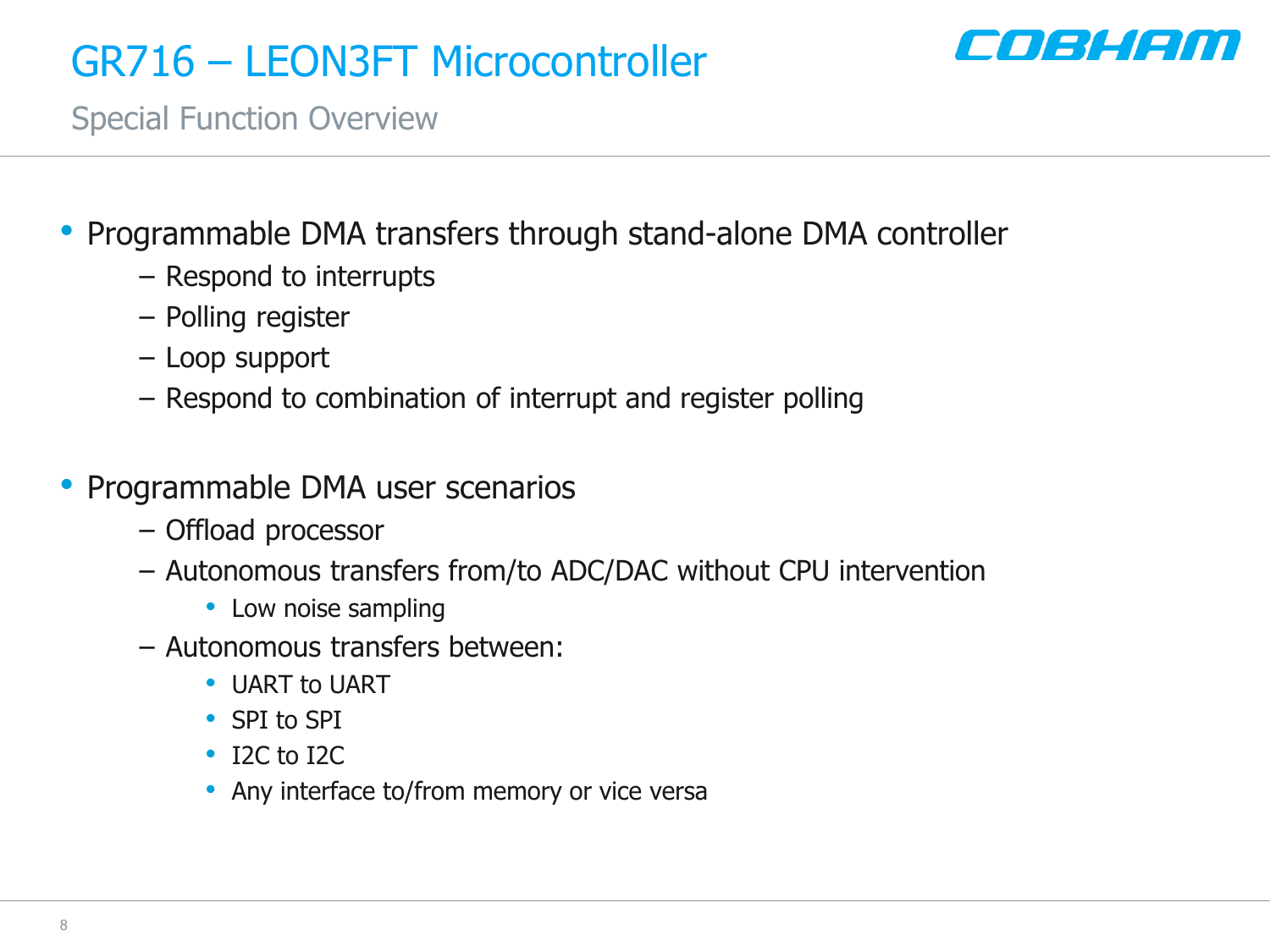

Special Function Overview

- Programmable IO functionality:
	- Select function per pin
	- 64 Pins dedicated to user functionality
	- 12 of 64 have mixed analog and digital capability
	- LVDS for SPW or SPI for Space
	- Programmable pullup/pulldown
	- LVDS transmitter and receivers for SpaceWire and "SPI for Space"
- Non programmable pins:
	- 4 pins for dedicated SPI ROM
	- Debug interface

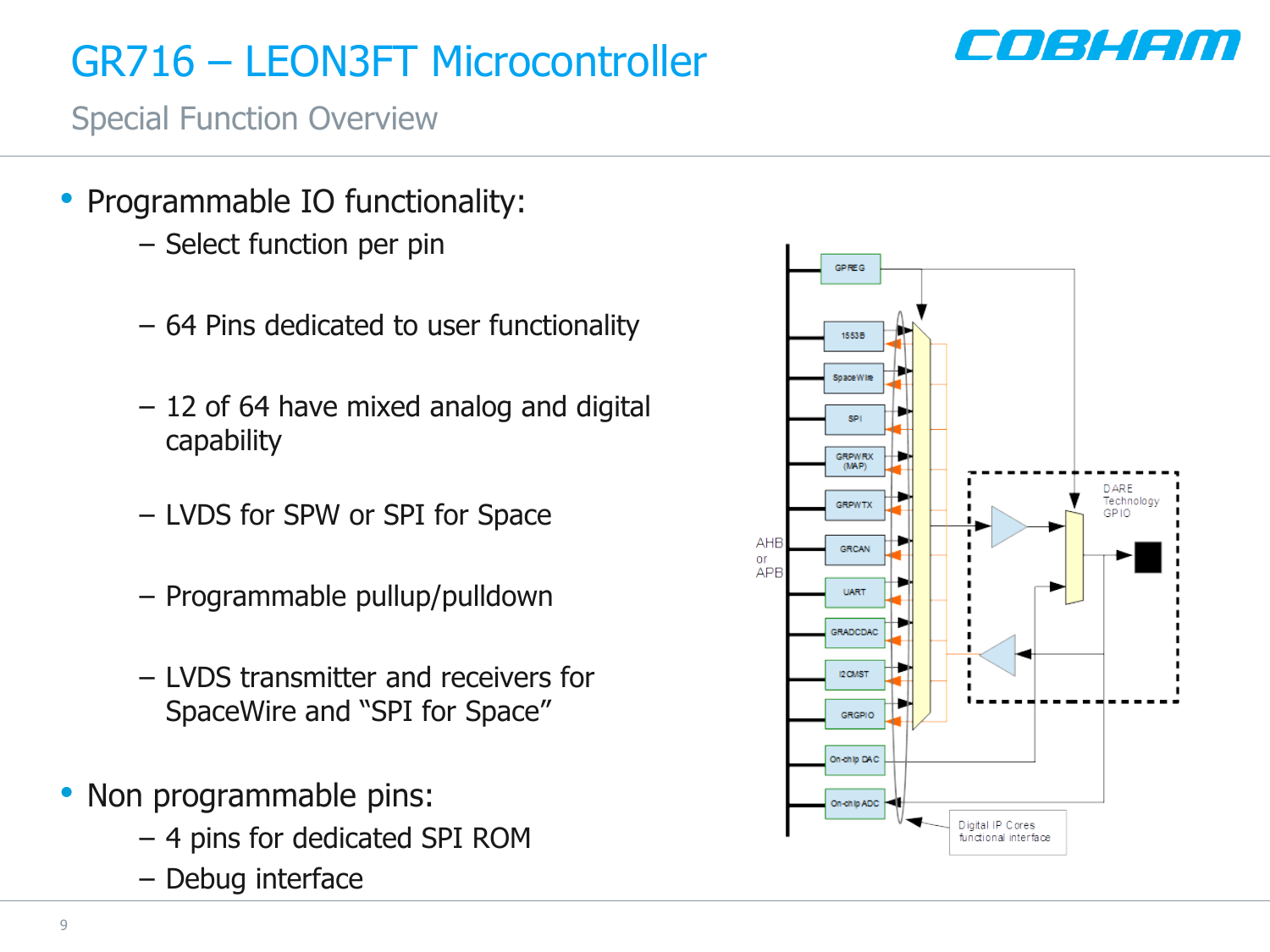

Special Function Overview

- Boot and configuration
	- Remote access support:
		- SpaceWire
		- SPI for Space
		- UART
		- I2C
	- Boot from external memory
		- PROM-, SRAM-, MRAM-, SPI- or I2C-memory
		- Dual memory redundancy
		- BCH EDAC protection
		- Checksum protection of application software
	- Internal boot ROM:
		- Setup and configure the device from cold or warm reset
		- System self-tests (CPU, register windows and local instruction and data memory)
		- Assembles Boot Report
		- Sets up C run-time environment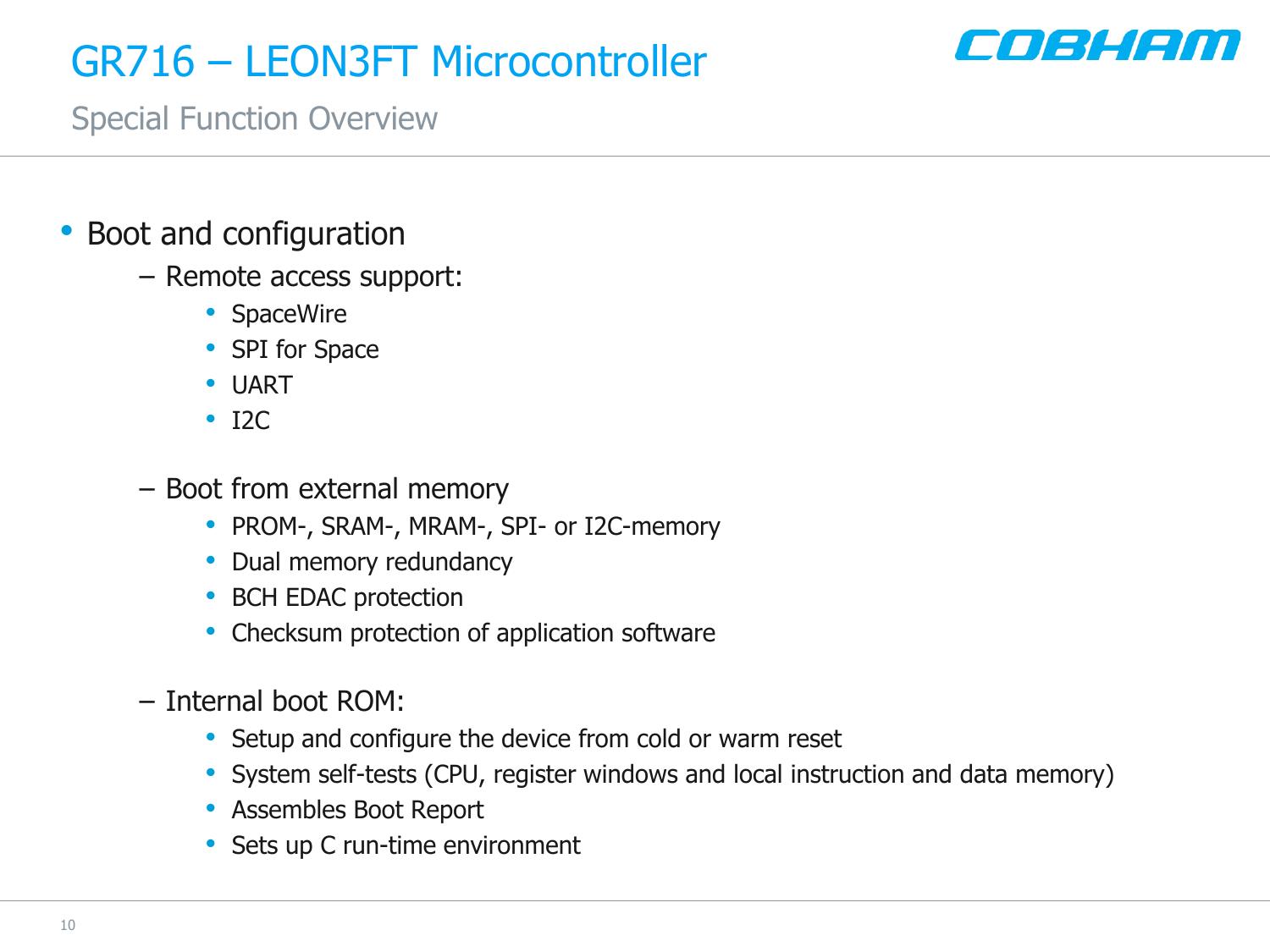

Real-time support and features

- Real-time support and features
	- Single cycle instruction and deterministic program execution
	- Interrupt time-stamping
	- Predictable and low latency interrupt support
	- Atomic operations to local data memory and peripherals
		- OR, AND, XOR and Set&Clear
	- Non-intrusive debug support
	- Digital architecture with dual port data memory to separate DMA transfers from processor transfers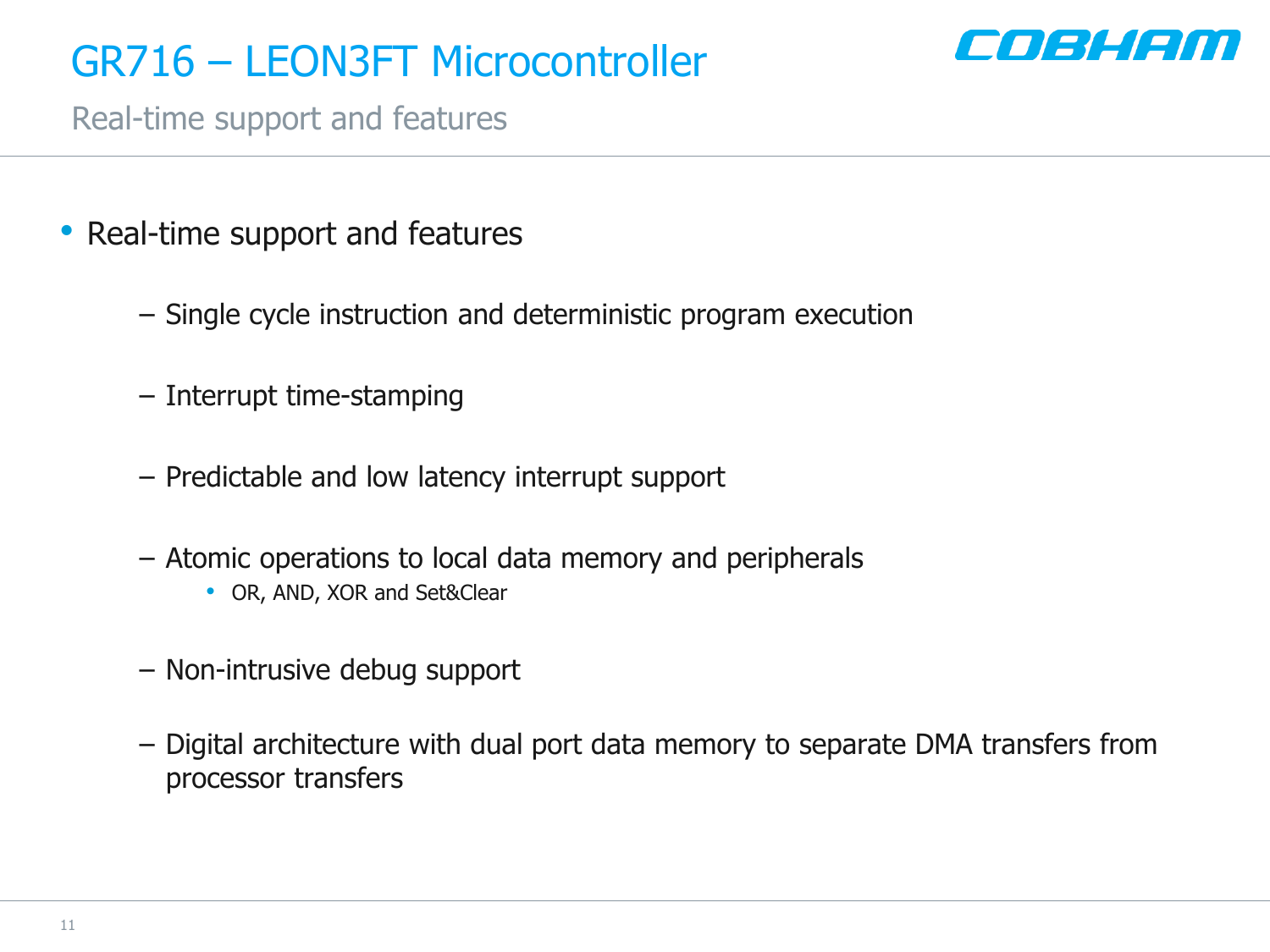

Debug Capabilities

- Debug capabilities
	- Debugging is non-intrusive
	- Plug-n-play and full GRMON2 support
	- Trace bus activity on multiple busses
	- Remote debug without software support via SpaceWire, UART, SPI
	- The LEON3 Statistics Unit (performance counters) is used to count processor events, in order to create performance statistics for various software applications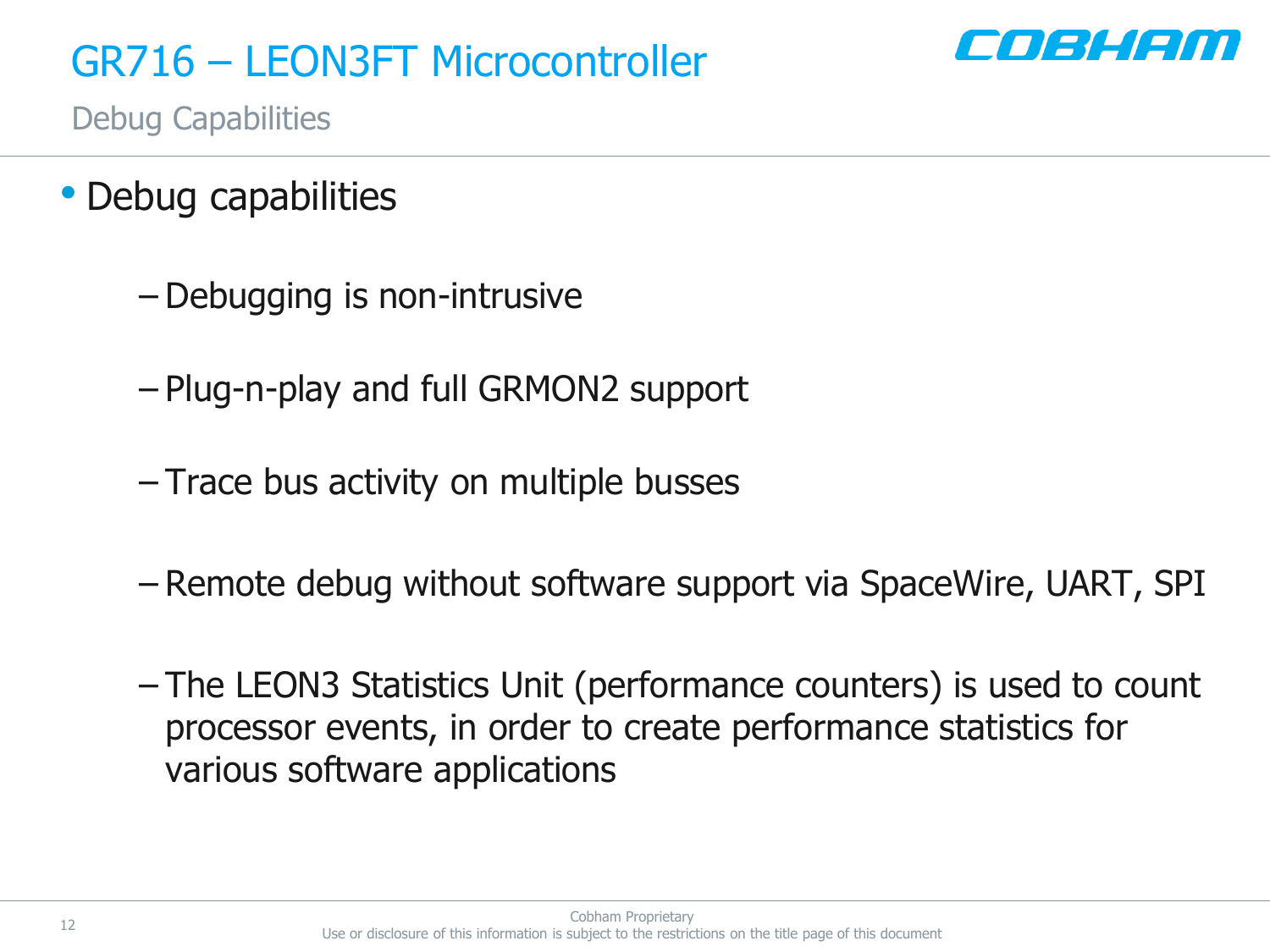

Microcontroller applications

- Minimum application Requirements:
	- 3.3V supply
	- Frequency resonator in the range of 5Mhz to 25Mhz.
	- De-coupling capacitor
	- Reference resistor
- Minimum application Enables
	- System clock and reset
	- Remote access to GR716 via SpaceWire, SPI, UART and I2C
	- Access to all functions

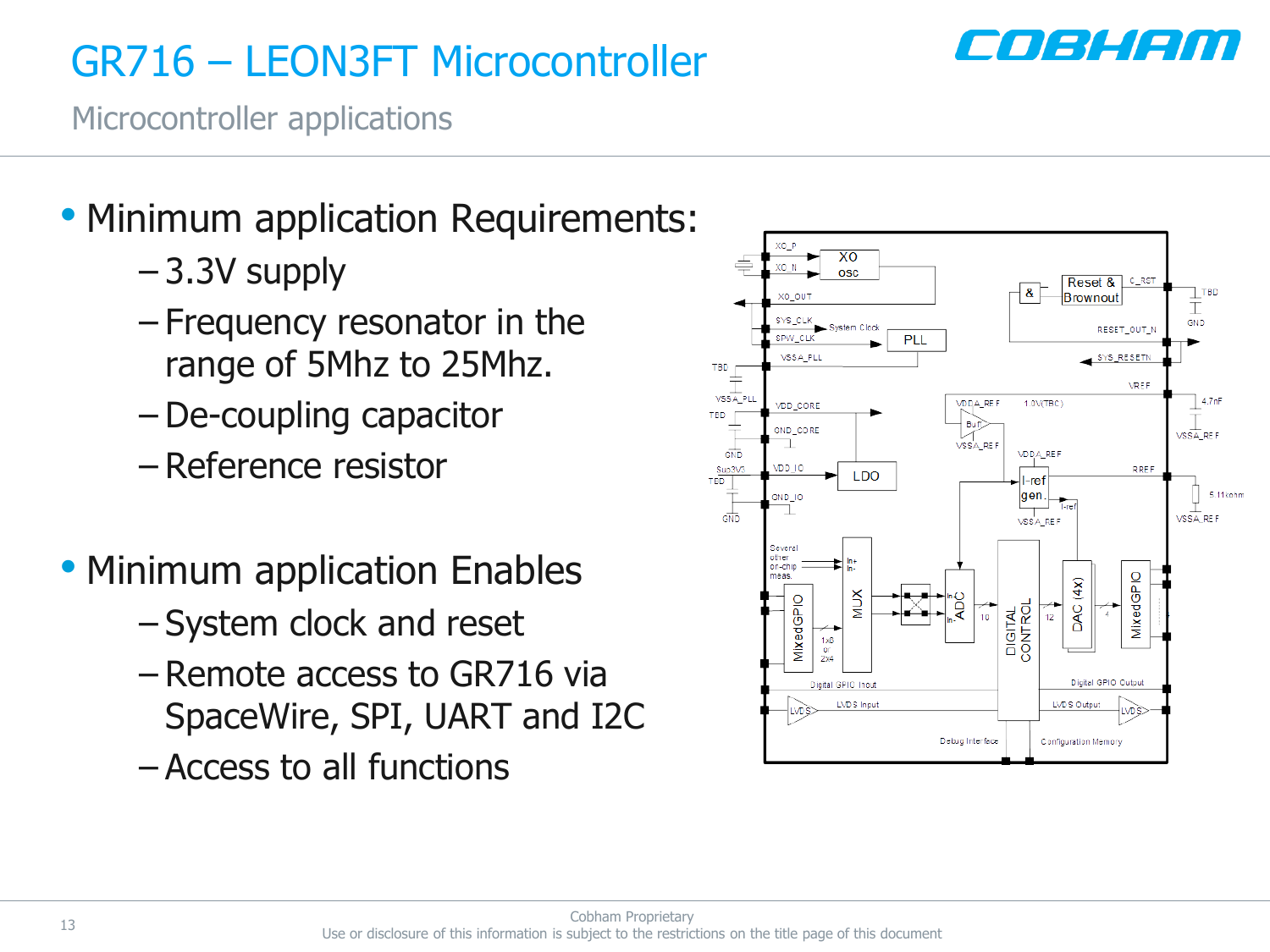



- GR716 offers great flexibility and supports many different communication standards
- System level functions integrated
- GR716 requires very few external components
- Cobham Gaisler will provide a uC software environment tailored for the GR716
- Prototypes in Q2 2017